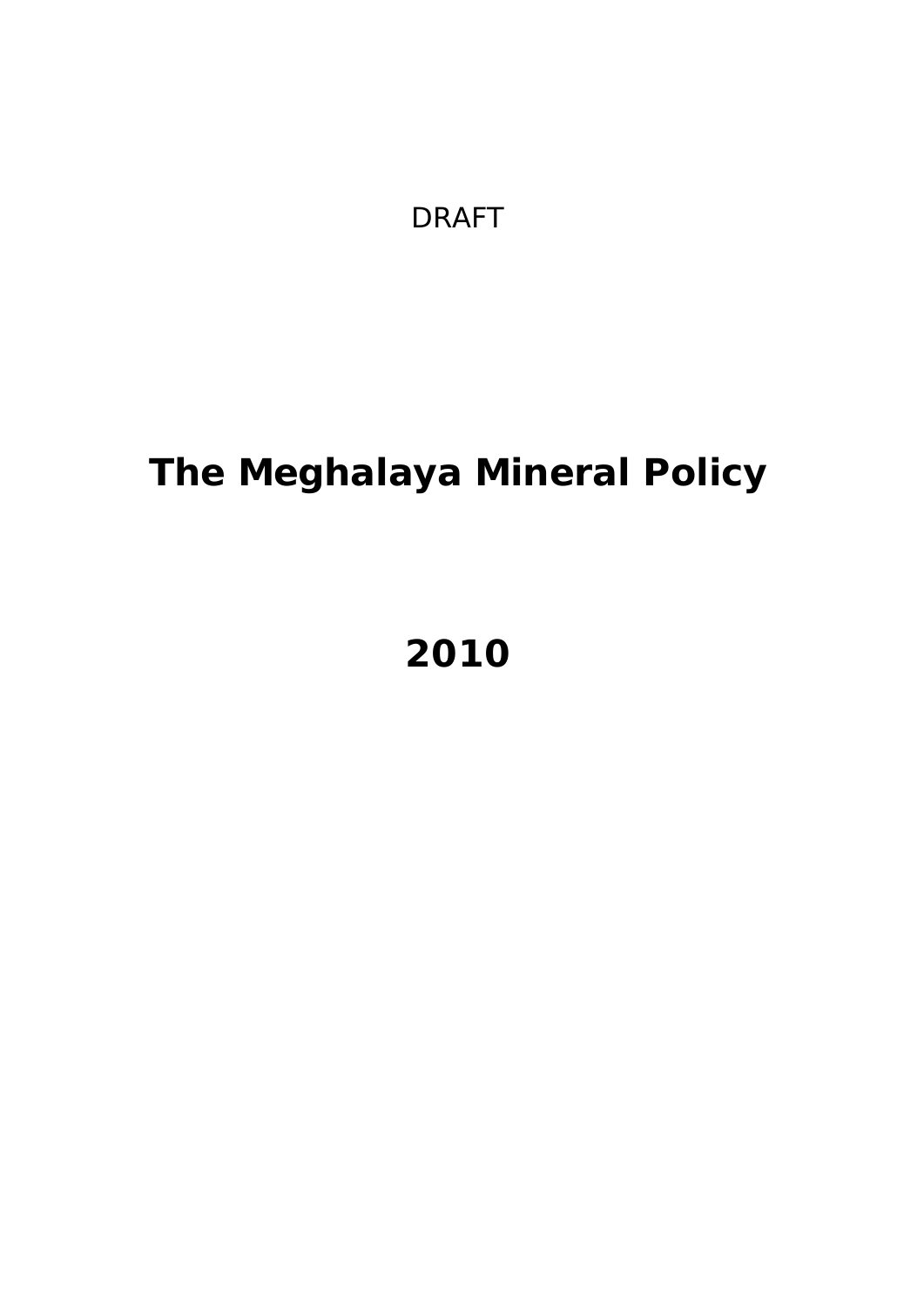# **The Meghalaya Mineral Policy 2010**

#### **I N T R O D U C T I O N:**

The Meghalaya Mineral Policy has been drafted with an aim to facilitate systematic, scientific and planned utilization of mineral resources and to streamline mineral based development of the State, keeping in view, protection of environment, health and safety of the people in and around the mining areas. The Policy will also dwell in ensuring optimal utilization of available mineral resources, realisation of vast mineral potential, generate revenue for socio-economic development, uplift the economy of the State and enhance employment opportunities.

Hence the policy, hereunto called the Meghalaya Mineral Policy 2010.

#### **PART – I**

#### **1. BACKGROUND:**

1.1 Minerals are a finite and non-renewable natural resource and must be exploited wisely in the larger interest of the State. They constitute a vital raw material for many basic industries, which bring about increased economic activity and development of the State. Scientific management of mineral resources has to be closely integrated with the overall strategy for sustainable development and guided by the long term national goals as well as the State perspectives.

1.2 It is imperative to conserve the available mineral resources through scientific exploration and mining so as to ensure availability of minerals for industrial production in the long run. The Mining Policy aims to reconcile these two objectives.

1.3 It is important to secure proper linkage between exploitation of minerals and development of mineral industry, with preference to the local tribal people for development of small deposits.

1.4 To facilitate and ensure sustainable development of mineral resources in harmony with environment, a comprehensive approach to land use needs to be taken, keeping in view the needs of development as well as the imperative of protecting forests, natural caves, environment, water bodies and ecology of the State.

1.5 The land tenure system in the State is largely governed by customary laws and practices. The Policy objectives will be in consonance with such laws and practices.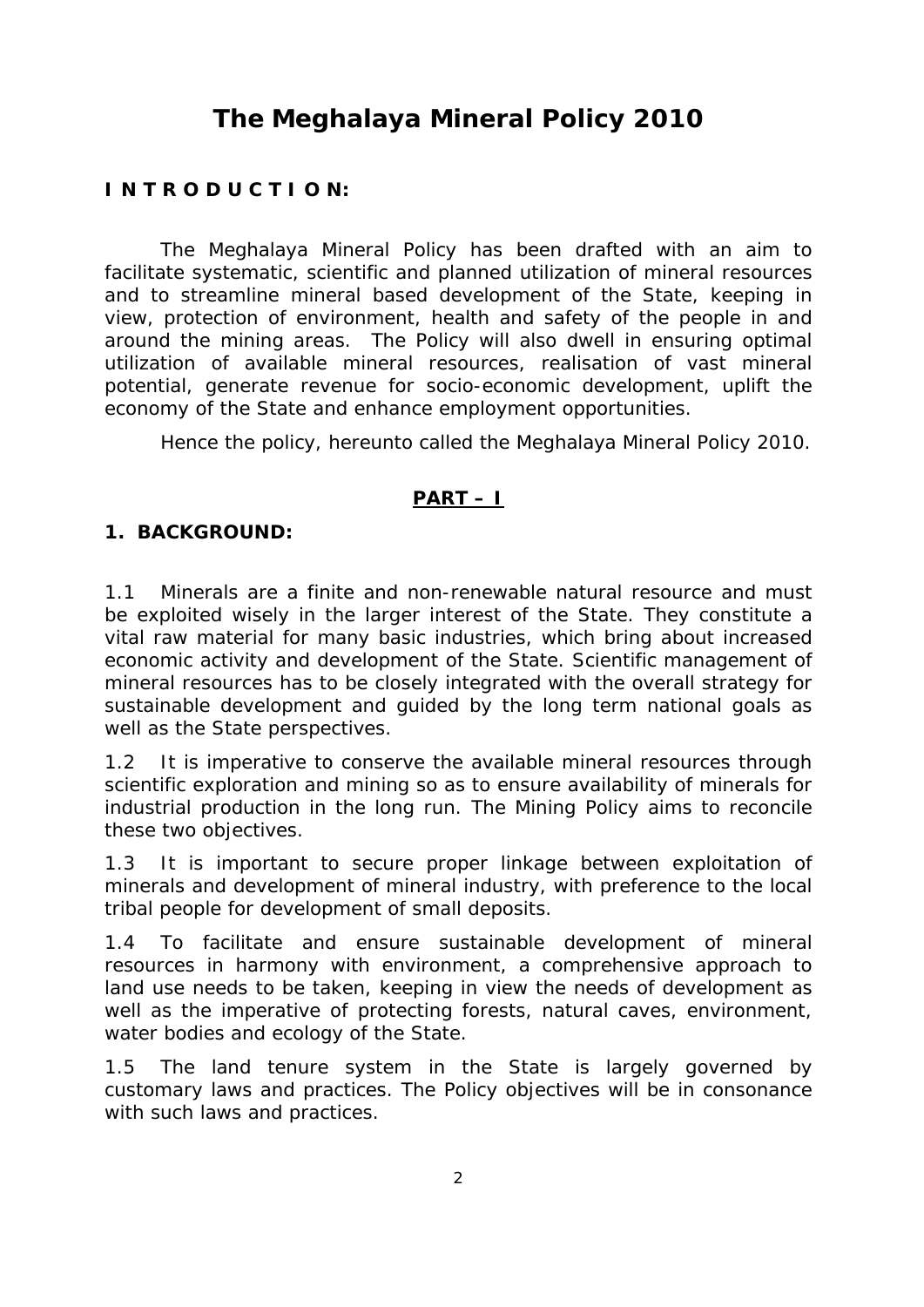1.6 The antiquated and outdated method of manual extraction, not only involves more time, labour and cost, but also constitute health hazard and risk to human life. Therefore, adoption of modern methods of mining would increase the safety of workers and reduce accidents.

#### **2. MISSION:**

The Meghalaya State Mineral Policy is being formulated with a focused mission of sustainable and eco-friendly growth of mineral deposits and mineral based industries with due regard to environment, conservation as well as upliftment of standards of living of the local people in and around the mineral bearing areas.

#### **3. MINERAL RESOURCES OF MEGHALAYA:**

Meghalaya is endowed with sizeable deposits of a number of valuable minerals. Coal, limestone, uranium, granite, kaolin, clay and glass sand are the principal minerals. A brief account of mineral resources is as follows:

**Coal** – Meghalaya coal, which is tertiary coal, is generally sub-bituminous in composition. The prominent coalfields of the State are West Darrangiri, Siju, Pendengru-Balpakram in the South Garo Hills district: Borsora Langrin in the West Khasi Hills district; East Darrangiri partly in West Khasi Hills and partly in East Garo Hills; Mawlong-Shella and Sohra-Cherrapunjee in the East Khasi Hills district and Bapung-Sutnga in the Jaintia Hills district.

**Limestone** - An extensive bed of limestone occurs in the Southern part of the State from Jaintia Hills in the East and Garo Hills in the West. The main deposits are found around Cherrapunjee, Mawlong, Ichamati, Shella, Komorrah in the East Khasi Hills district; Borsora and Bagli in the West Khasi Hills district; Lakadong, Lumshnong and Nongkhlieh in the Jaintia Hills district; and Darrang Era-aning, Siju, Chokpot in the South Garo Hills district.

**Uranium -** Significant occurrence of uranium deposit is found in and around Domiasiat and Wahkyn area in the West Khasi Hills District.

**Granite** – Deposits of multi-coloured granite have been located around Nongpoh in the Ri-Bhoi District; Mylliem in the East Khasi Hills District; Mawkyrwat and Nongstoin in the West Khasi Hills District; and Mendipathar and Songsak in the East Garo Hills District.

**Kaolin** - Good quality Kaolin (China Clay) occurs around Mawphlang, Smit and Laitlyngkot in the East Khasi Hills District; Thandlaskein, Shangpung, Mulieh and Mynsngat in the Jaintia Hills District; and Darugiri in the East Garo Hills District.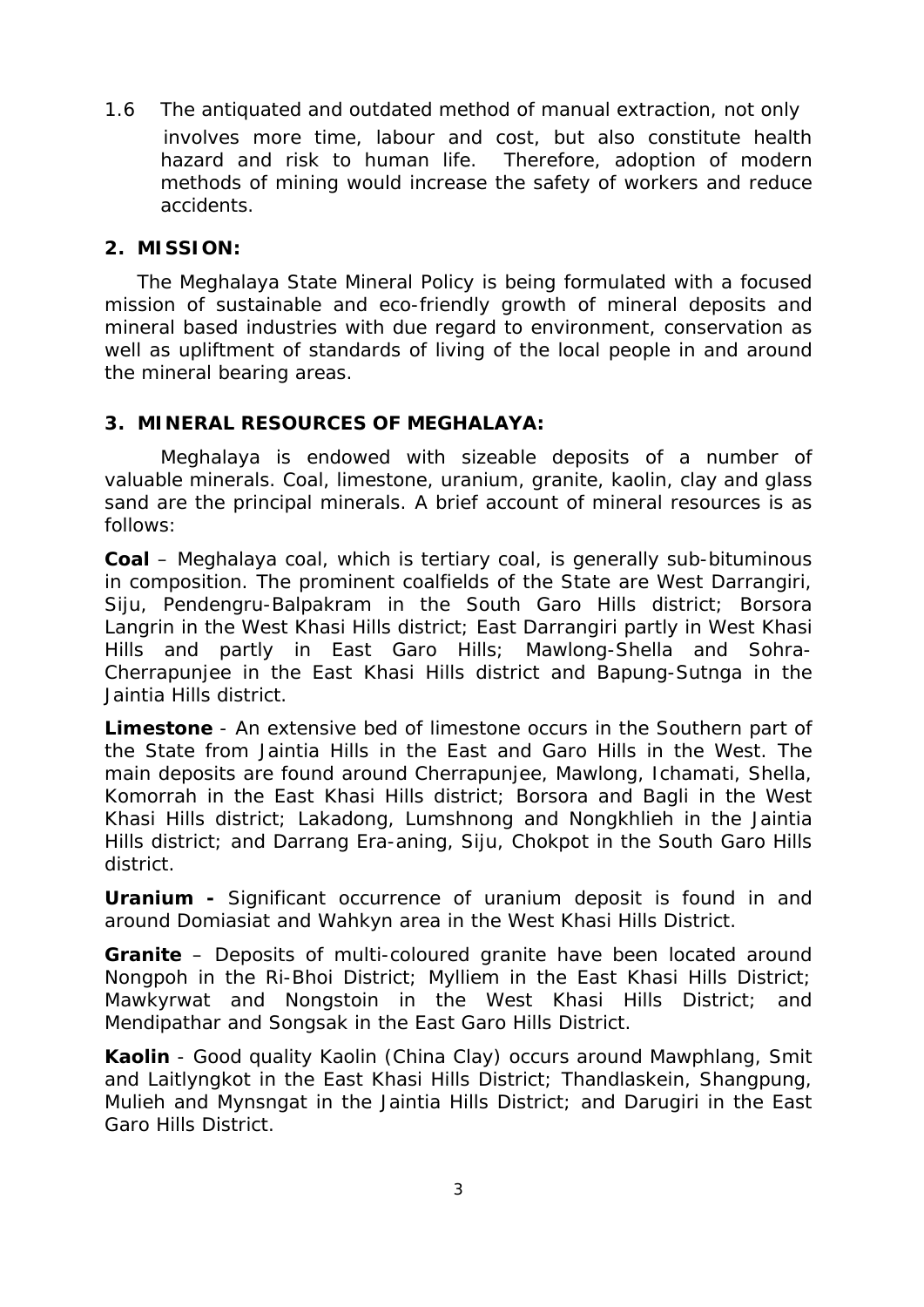**White Clay** - Sedimentary white clay is found around Cherrapunjee and Mahadek in the East Khasi Hills; Nangwalbibra in the South Garo Hills and Rongrengre in the East Garo Hills District.

**Glass Sand** - Glass sand is found to occur at Laitryngew, Umstew and Kreit in the East Khasi Hills and Tura in the West Garo Hills.

**Sillimanite** – Sillimanite is found in some parts of Mawthengkut Block at Sonapahar of the West Khasi Hills District.

**Other minerals -** Quartz occurs almost in all districts in the Northern part of the State. Feldspar and iron ore are reported in the Ri-Bhoi and West Khasi Hills Districts; and bauxite and rock phosphate are found in the Jaintia Hills District.

#### **4. NATIONAL MINERAL POLICY 2008:**

4.1 The salient features of the National Mineral Policy 2008 are:

- To exploit geological potentials of the country on a scientific basis after due exploration and prospecting.
- Development of a proper inventory of resources and reserves, a mining tenement registry, preparation of mineral atlas will be given priority.
- State Directorates of Mining and Geology will be strengthened with man power, equipment and skills.
- Mining is closely related to the forest and environment. A suitable framework will be designed to ensure mining along with suitable measures for restoration of the ecological balance.
- To promote and encourage scientific mining methods by employing advanced mining equipment and machineries with skilled and non skilled man power.
- Value addition will be actively encouraged. Value addition will go hand in hand with the growth of the mineral sector as a stand-alone industrial activity.
- The minerals have to be conserved for the future generations.
- Suitable infra-structure facilities have to be created through public private participation.
- Small deposits have to be taken care of by amalgamating suitably so that there is no wastage of natural resources.
- Minerals will continue to be exported to earn foreign exchange.
- The closure of mines has to be systematically planned and land has to be restored to its original landscape.
- The revenues from minerals will be rationalized to ensure that the mineral bearing States get a fair share of the value of minerals extracted.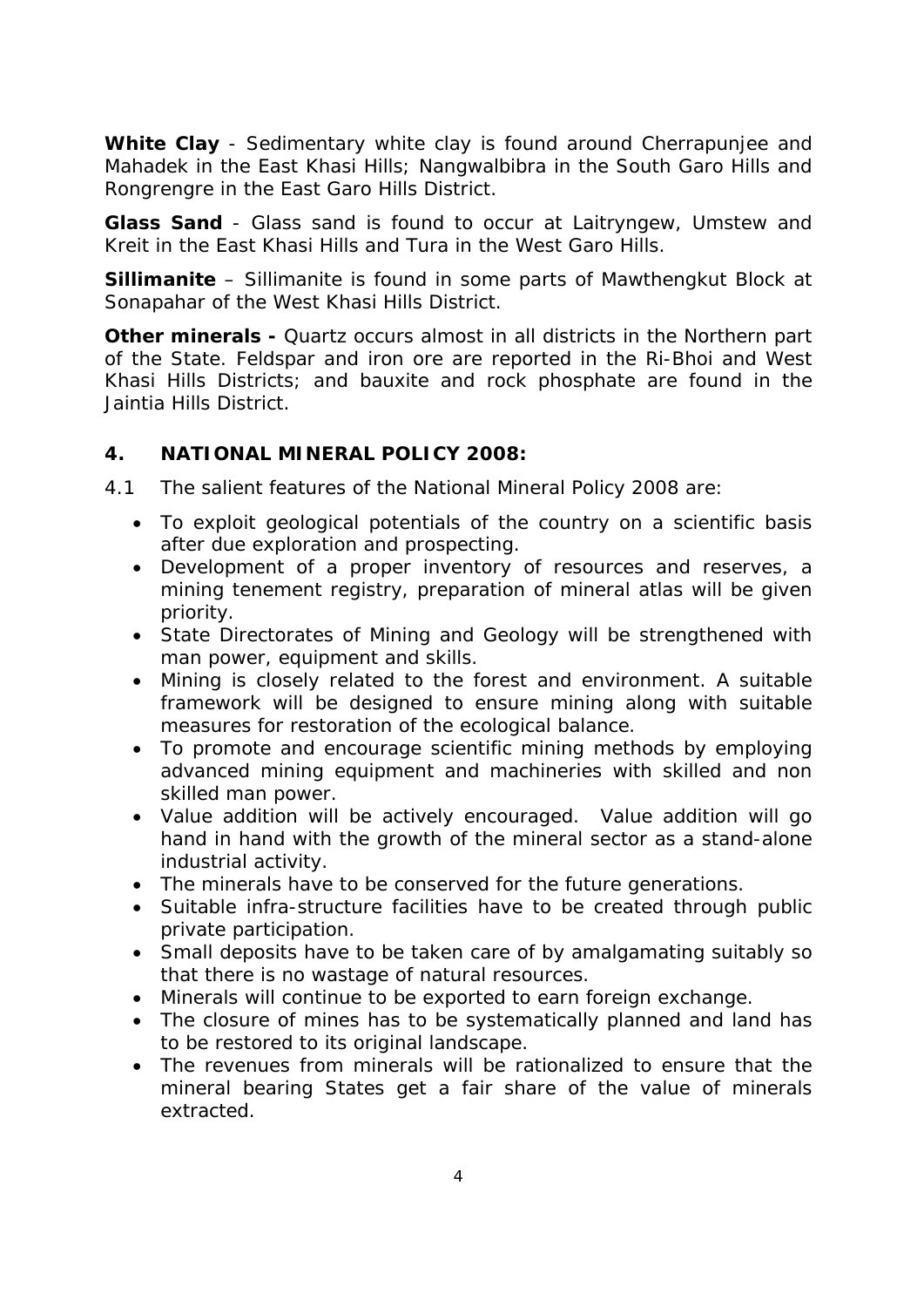- States will be assisted to overcome the problem of illegal mining through operational and financial linkages with the Indian Bureau of Mines.
- Research and development in minerals will receive prime importance and a comprehensive institutional framework for R&D and training will be developed.

4.2 The National Mineral Policy, 2008 differs from the earlier policy by introducing an open sky policy on non-exclusivity for reconnaissance work, large area prospecting license, seamless transfer and security of tenure to the entrepreneurs. The Mines and Minerals (Development and Regulation) Act, 1957 (MMDR Act), the Mineral Concession Rules, 1960 (MCRs) and the Mineral Conservation and Development Rules, 1988 (MCDRs) are being amended by Government of India in line with the policy in consultation with the States. This has necessitated new policy approach regulating the growth and development of the mineral sector in Meghalaya. Keeping in view the objectives of the National Mineral Policy 2008, Government of Meghalaya has come out with the Meghalaya Mineral Policy 2010.

# **5. INFRASTRUCTURE FOR MINING**:

5.1 **Road** - Road transport is the only means of communication in the State with the nearest railhead at Guwahati. There are three national highways traversing the State. The road network needs to be developed to facilitate easier access to mineral bearing areas.

5.2 **Power** - Power is a key input for mechanized mining, processing and mineral-based industry. The State has been experiencing power shortage lately. The Power Policy of the State seeks to encourage small captive power plants.

### 5.3 **Human Resource**

5.3.1 The mechanized mining is expected to pick up in the State, which would lead to increased demand for qualified technical personnel. Besides sponsoring students for degree courses in mining engineering and geology, institutional arrangement shall be made in the State to prepare the local youth for acquiring statutory certificates from the Board of Mining Examinations/ Directorate General of Mines Safety so that the mine owners can be required to deploy the technically qualified personnel.

5.3.2 The institute shall also provide orientation programmes to the personnel of private mine owners/ operators in order to improve sectoral capacity.

5.3.3 Efforts will be made to strengthen the ITI network in mining districts in order to equip employable local population with basic skills enabling absorption by the mining industry. Focus will be on excavation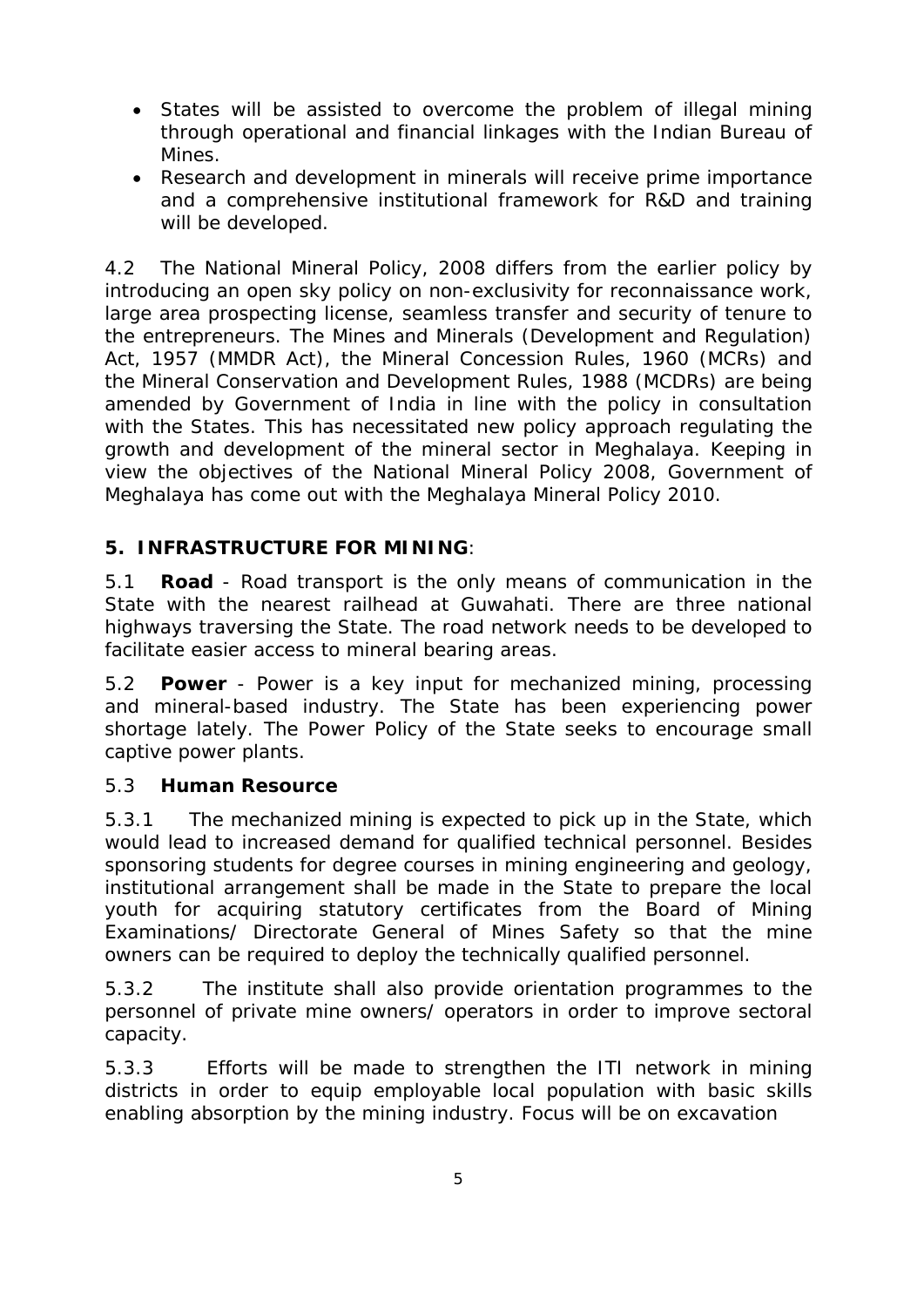machinery management and repair, industry trades including welding, electrical repair, road and civil construction skills, etc. Mining companies would be encouraged to adopt ITI in their area of operations for better absorption of skilled personnel.

5.3.4 The National Mineral Policy, 2008 categorically states that Government of India will support the States in developing infrastructure in and around mining areas. Government of India will be requested to come out with a plan programme for infrastructure and other developments in mining area on the lines of JNNURM.

# **6**. **REGULATION OF MINES AND MINERALS**:

6.1 Although mineral wealth vests with the constituent States of the Union, yet the subject of regulation of mines and mineral development is covered by entry 54 of the Union List under  $7<sup>th</sup>$  Schedule of the Constitution of India. By virtue of this, the Parliament has exclusive power to make laws with respect to regulation of mines and mineral development.

6.2 The Mines and Minerals (Development and Regulation) Act, 1957 (MMDR Act), the Mineral Concession Rules, 1960 (MCRs) and the Mineral Conservation and Development Rules, 1988 (MCDRs) were enacted by Government of India for conservation and systematic development of minerals. These rules are applicable in respect of all minerals except fuel minerals, atomic minerals and minor minerals. Prior approval of the Government of India is essential for grant of mineral concession in respect of minerals specified in the first Schedule of MMDR Act.

6.3 The grant of Reconnaissance permit, Prospecting license or Mining Lease is governed by the MMDR Act, 1957 and MCRs, 1960. The State Government with the prior approval of Government of India gives permission for prospecting or leasing of mine in respect of specified major minerals.

6.4 Licenses are given for both prospecting and exploration on first come first served basis. Reconnaissance permits to conduct aerial surveys over an extent up to 10000 sq. kms can be given to any person who is an Indian national or a company as defined in Sub section (I) of section (3) of the Companies' Act 1956, provided that a single license shall not exceed 5000 sq kms. The Act and Rules provide for grant of Prospecting Licenses covering a total area of not more than 25 sq. kms. As per provisions of Act and Rules, a maximum of 10 sq. Kms is granted for a mining lease.

6.5 The mineral concession holders shall also comply with the relevant provisions of Forest (Conservation) Act, 1980, Environmental (Protection) Act, 1986, Water (Prevention & Control of Pollution) Act, 1974 and Air (Prevention & control of Pollution) Act, 1981.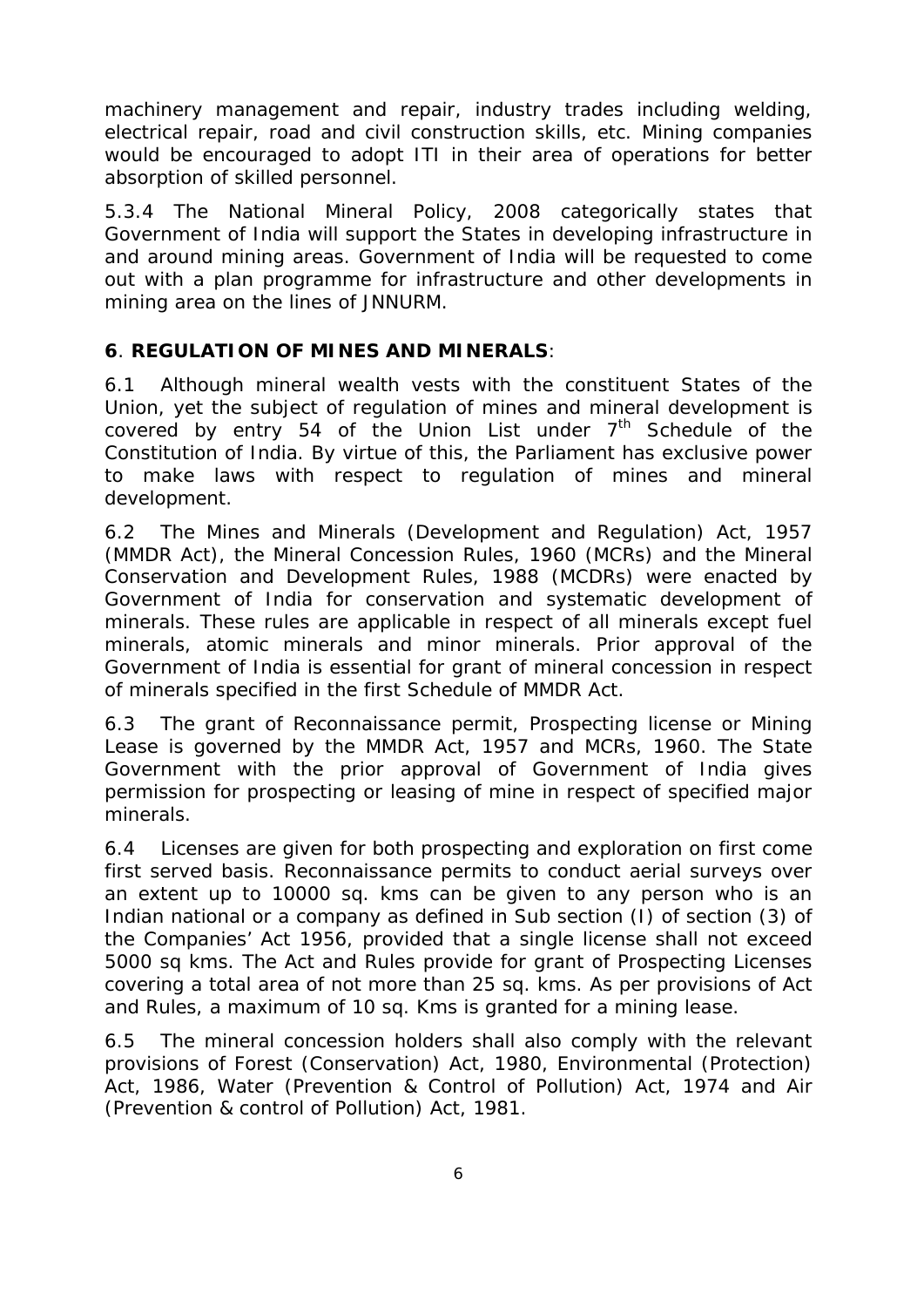6.6 An illustrative list of statutory acts, rules and regulations applicable in this regard is given at **'***Annexure-I***'**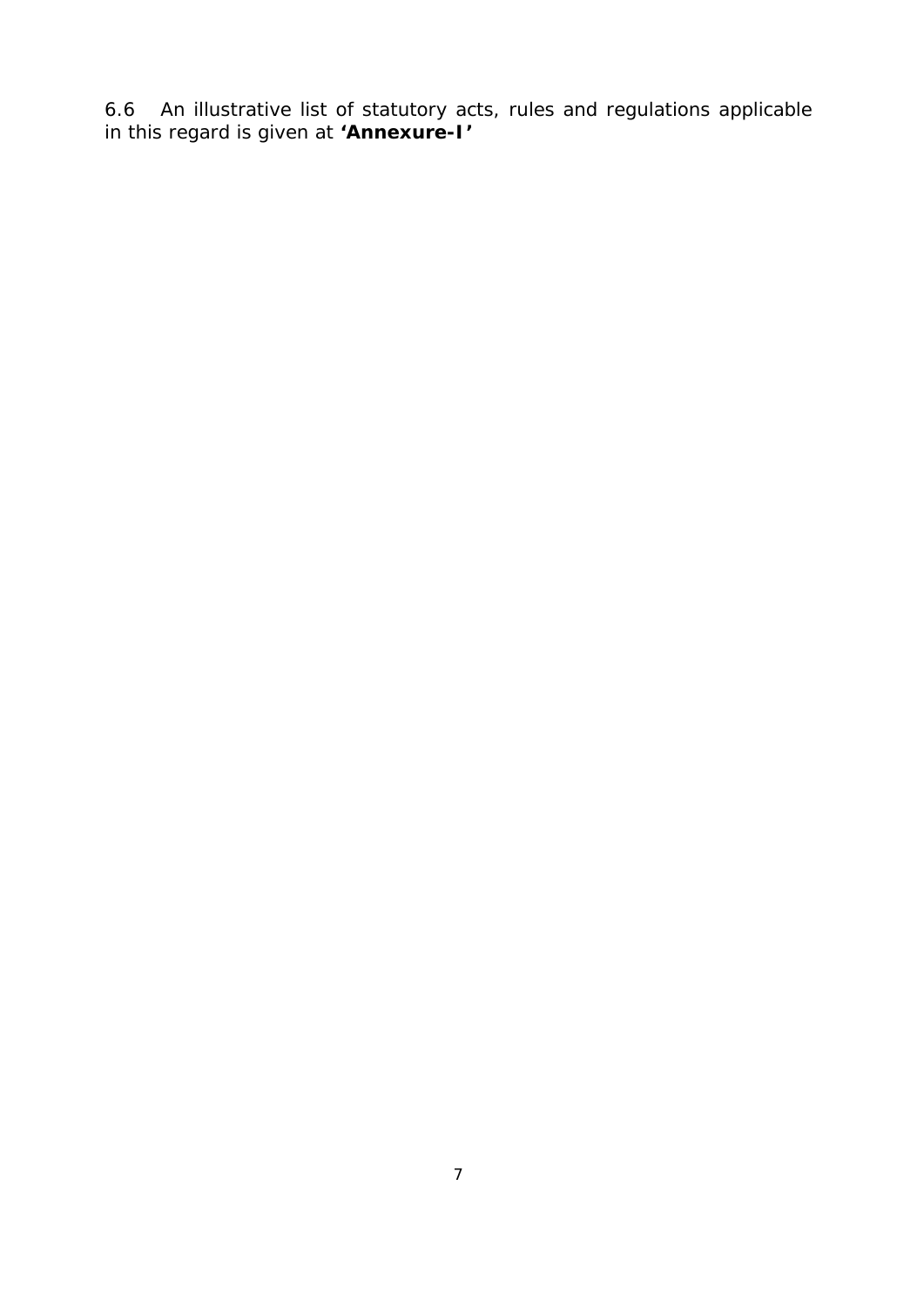#### **7. OBJECTIVES:**

- 7.1 The basic objectives of the State Mining Policy are the following:
	- (i) To facilitate exploration work for accurate reserve estimation of the mineral deposits.
	- (ii) To develop and exploit mineral resources in a scientific and sustainable manner, taking into account the interest of the State and people.
	- (iii) To review the existing practice of random exploitation of mineral resources and to regulate mineral exploitation.
	- (iv) To carry out geological mapping of mineral resources.
	- (v) To promote necessary linkages between mining, mineral industry and power generation.
	- (vi) To promote investment in mining and industry to generate employment for local people.
	- (vii) To promote research and development activities in mineral sector.
	- (viii) To ensure establishment of appropriate training facility for human resource development to meet the man power requirement of the mineral industry.
	- (ix) To minimize adverse effect of mineral development on the environment and ecology through appropriate preventive and control measures.
	- $(x)$  To ensure conduct of mining operation with due regard to safety and health of all concerned.
	- (xi) To create a database on mineral resources, both major and minor.
	- (xii) To take steps to promote geo-tourism.
	- (xiii) To promote private sector participation in various aspects of mineral development, which includes exploration, infrastructure building, mining and other mining related activities and mineral based industries.
	- (xiv) To encourage Foreign Direct Investment (FDI) in consonance with the national policy.
	- (xv) To safeguard the rights of miners, mine owners and mining industry.

#### **8. MINERAL EXPLORATION:**

8.1 The Directorate of Mineral Resources and the Geological Survey of India are the two main government organizations engaged in geological investigations of minerals in the State. Besides, the Atomic Mineral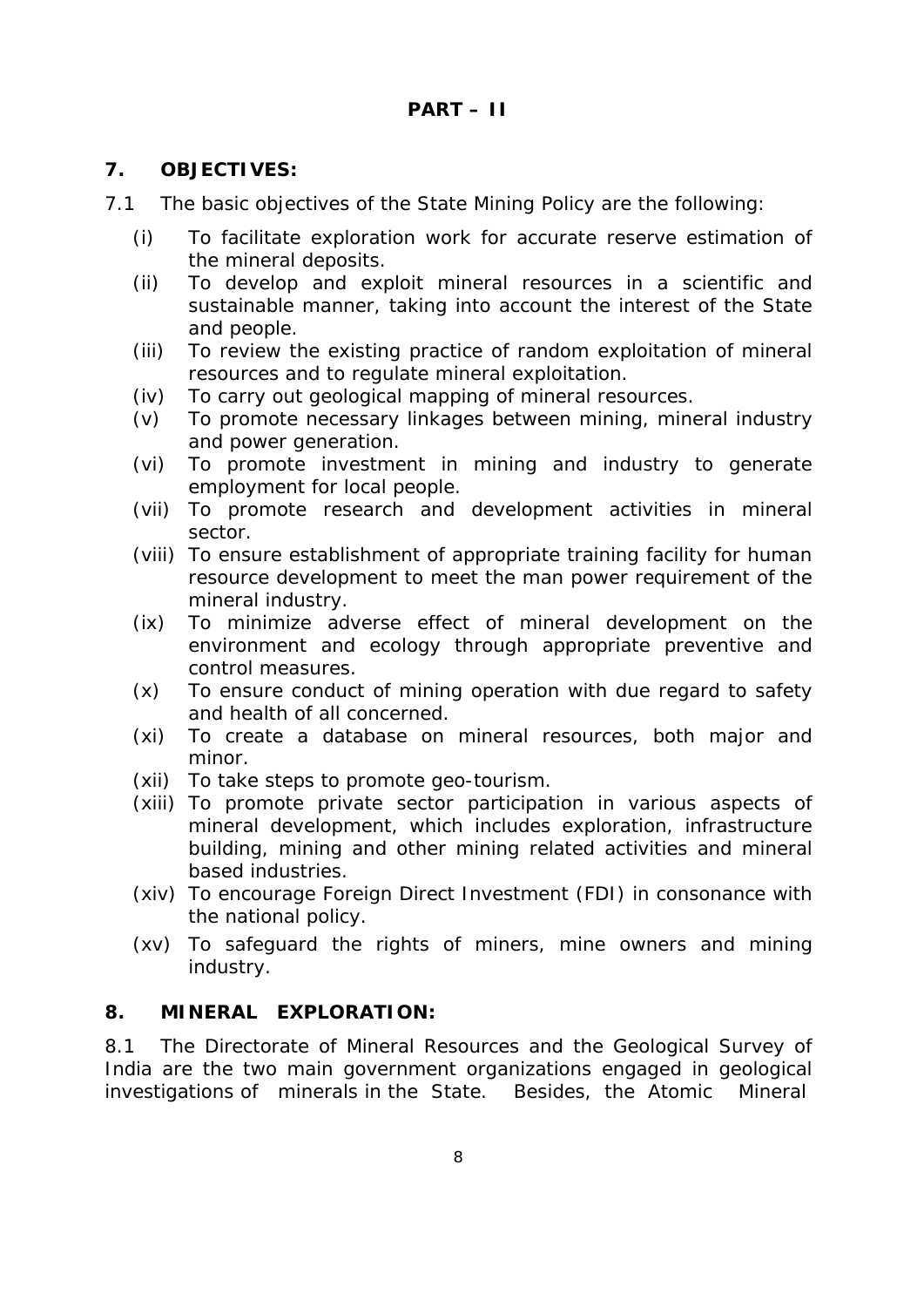Directorate of the Department of Atomic Energy, Government of India is also engaged in exploration of uranium in the State.

8.2 Modern techniques such as Aerial Remote Sensing, geophysical and geo-chemical surveys would be adopted for mineral exploration.

8.3 Evaluation of the reserve potential of known deposits on the basis of United Nations Framework Classification (UNFC) would be done.

8.4 Private participation in the sphere of mineral exploration would be encouraged.

8.5 The State Geological Programming Board shall prioritise the projects and programmes to maximize the benefits for the State.

# **9. STRATEGY FOR MINERAL DEVELOPMENT:**

### 9.1 **Major Minerals**

9.1.1 Suitable strategy for development and exploitation of all major minerals in a scientific and sustainable manner would be followed, including value addition of the mineral to encourage development of mineral processing industry and increase revenue earnings of the State.

9.1.2 Scientific mining in the State would be introduced in a phased manner and for this, involvement of reputed institutions such as the Central Mining Research Institute, M/s Central Mine Planning & Design Institute (Coal India Ltd) *et al* would be sought.

9.1.3 The State has been endowed with the unique caves in the world and the Government shall make all endeavours to maintain and protect them.

### 9.2 **Minor Minerals**

Mining and quarrying of minor minerals are to be regulated in the form of mining lease or quarry permit. As such, framing of minor mineral concession Rules for regulating the grant of mining lease/quarry permit would be taken up to ensure proper vigilance and supervision over mining and quarrying activities.

### 9.3 **General**

9.3.1 The strategy for exploitation and development of each mineral will be reviewed periodically on the basis of available resources. An optimal depletion rate will be worked out in respect of each mineral keeping in view the State and national resource position and the need for stable and sustained economic growth.

9.3.2 The best use of the State's rich mineral deposits will be ensured by adopting, during mining operation, effective measures for conservation and beneficiation, recovery of associated minerals and by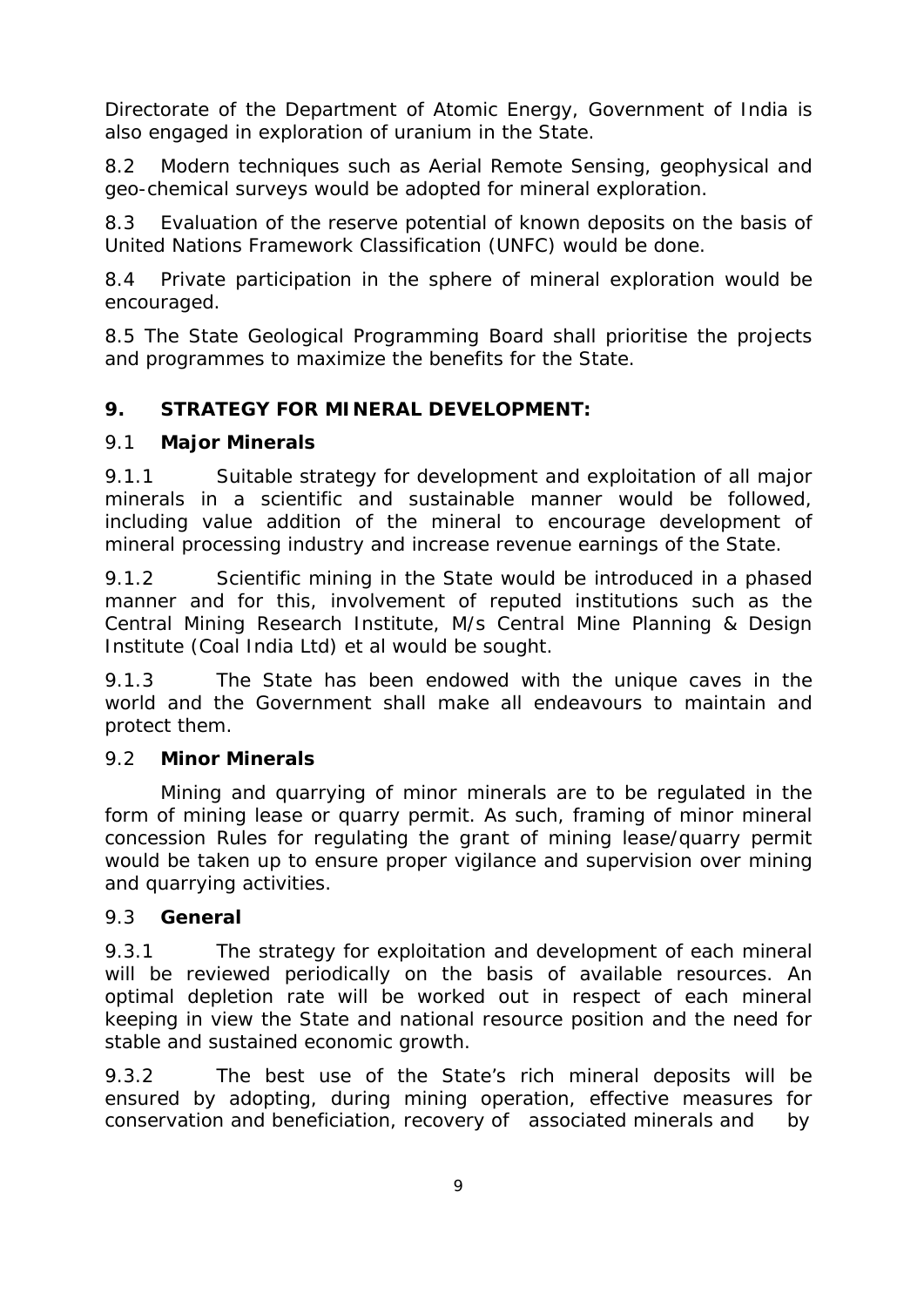efficient processing of minerals. There will be adequate and effective legal and institutional framework and commitment to prevent sub-optimal and unscientific mining. Some of the suggested steps to achieve this goal are:

- $(i)$  Full use of scientific method of exploration;
- (ii) Development of mineral processing and beneficiation system;
- (iii) Greater recycling of metallic scrap and utilization of mineral waste;
- (iv) Use of better and improved mining technologies;
- (v) Proper manpower development;
- (vi) Greater linkages between development of mineral resources and their utilization in the end products;
- (vii) Dissemination of information on technological changes;
- (viii) Improvement of infrastructural facility;
- (ix) Financial support/incentives for mining activities;
- (x) Promotion of small scale mining or small deposits in a scientific and efficient manner safeguarding the vital environmental and ecological imperative.

#### **10. MINING PRACTICES:**

10.1 To ensure best mining practices and procedures including optimal utilization and development of mineral resources available in the State, efforts would be made to:

- i) Adopt cost effective, efficient and state-of-the-art mining practices for optimum recovery and utilization of mineral.
- ii) Introduce efficient, cost effective and improved technologies in the mining of coal and various other minerals.
- iii) Create a Mineral Data Bank for search, utilization and analysis of various data pertaining to mineral concessions, production and dispatch of minerals, land use pattern, afforestation, mineral development etc. The information in the Data Bank shall be regularly updated.
- iv) Ensure that all mine owners follow the statutory and administrative guidelines and complete exploration of their entire area not exceeding 3(three) years from the date of notification of this policy.
- v) Ensure reclamation, rehabilitation and closure of mined out areas to facilitate environmental protection.
- vi) Keep proper record of waste/overburden/side burden, low and sub grade materials extracted and generated in the course of mining.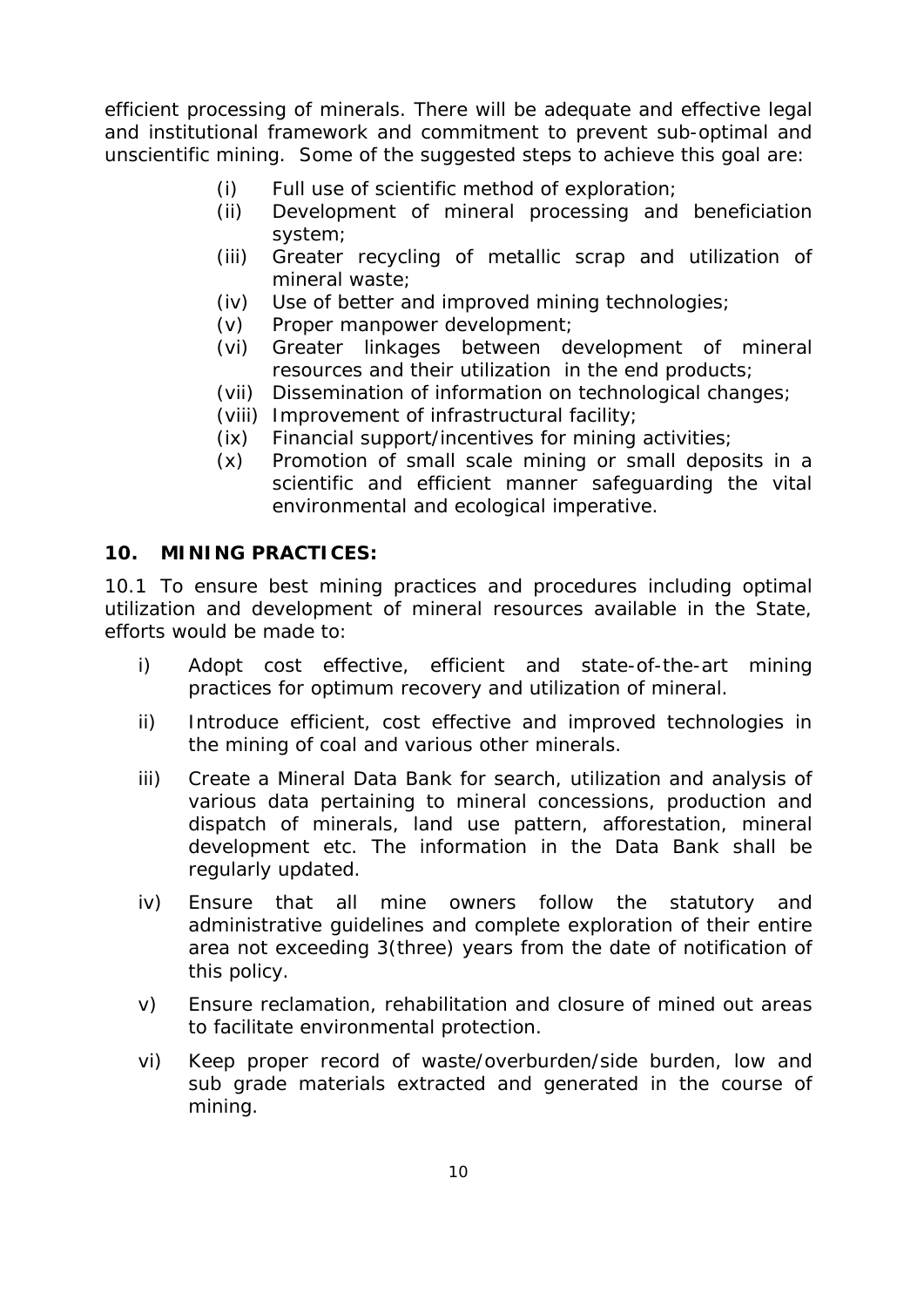- vii) Encourage beneficiation and upgradation of low grade minerals.
- viii) To involve mineral industries and Research & Development Organisations.

10.2 Preparation of detailed geological reports based upon extensive survey and exploration would be taken up.

### **11. MINERAL ADMINISTRATION:**

11.1 Under Section 24 of the Mines and Minerals (Development & Regulation) Act, 1957, the State Govt. is entrusted with inspection of mines. As such, greater degree of financial support for the Directorate and opening up of more Divisional Offices at the District level would be taken up to strengthen the infrastructure.

11.2 All field offices would be interlinked with the State Headquarters and efficient Management Information System (MIS) would be developed and implemented at the District and State Levels.

11.3 Review and reallocation of mining leases for unused, underdeveloped, under utilized areas would be taken up.

11.4 Non working mines would be declared as lapsed as per Rule 28 of the Mineral Concession Rules, 1960.

11.5 Rules, as well as, action plan would be framed for preventing of illegal mining, transportation and storage of minerals.

11.6 The data and information would be properly catalogued to work as a data bank and the Directorate of Mineral Resources will maintain such data bank for which Information and Documentation Cell at Headquarter would be set up.

11.7 Exchange and dissemination of data and information on minerals with other Government Agencies would be taken up. The geological data generated by the Directorate of Mineral Resources would be supplied to private entrepreneurs at the rate as may be fixed from time to time.

11.8 The procedure for granting mineral concession would be as follows:-

- a) The applications for grant of mineral concession shall have all relevant details, such as map of the area, geographic coordinates, extent of the area, boundary description, nature of land, etc.
- b) Application for mineral concession either fresh or renewal is to be submitted to the State Government through the Deputy Commissioner of the District wherein the area applied for is situated.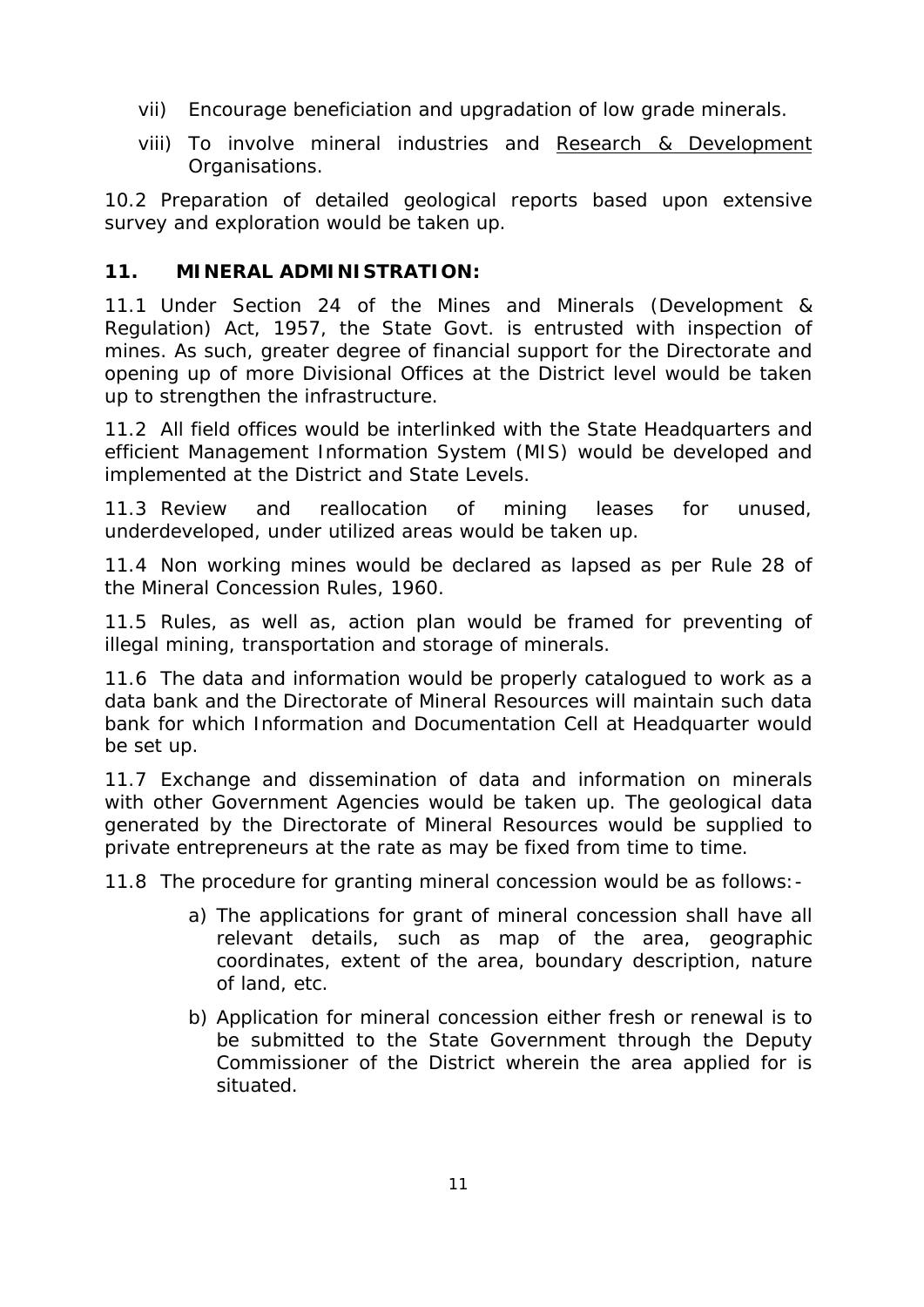- c) On receipt of application, the Deputy Commissioner will examine the same, make necessary enquiry about the applied area and forward the application with a report to the Directorate of Mineral Resources.
- d) The Directorate of Mineral Resources will examine the technical aspects and forward such application with comments if any, to the Government.
- e) The order for grant of mineral concessions will be issued by the Government, with the approval of the Central Government wherever necessary.
- f) Execution of deed agreement will be done by the Deputy Commissioner of the District concerned.

#### **12. LINKAGE OF MINERAL DEVELOPMENT WITH MINERAL-BASED INDUSTRIES IN THE STATE:**

12.1 The existing and upcoming important mineral based industries in Meghalaya are in the following sectors:

- i. Coal-based Industries: Coke Oven and thermal power plant.
- ii. Limestone-based Industries: Cement Plant, Lime Plant, Calcium Carbide Plant, Precipitated Calcium Carbonate Units and Bleaching Powder Units.
- iii. Other minerals based industries: Granite mining and polishing, Sillimanite refractory and other allied industries, Clay washery, Ceramic glazed tiles, Cement based mosaic tiles, Ceramic crockery, Ceramic low tension insulators, Ferro Alloys etc.

12.2 Mineral development needs to be linked with mineral based industries for assured supply of minerals.

12.3 Long term agreement between the mineral based industries and the lessees for supply of minerals at a mutually acceptable price shall be encouraged.

12.4 The following measures will be adopted for development of mineral based industry in the State:

- i. Facilitation of the term loan assistance from financial institutions to those engaged in mining and processing/beneficiation of minerals.
- ii. Priority for grant of mining lease to such entrepreneurs who are willing to install a processing and beneficiation units within the State.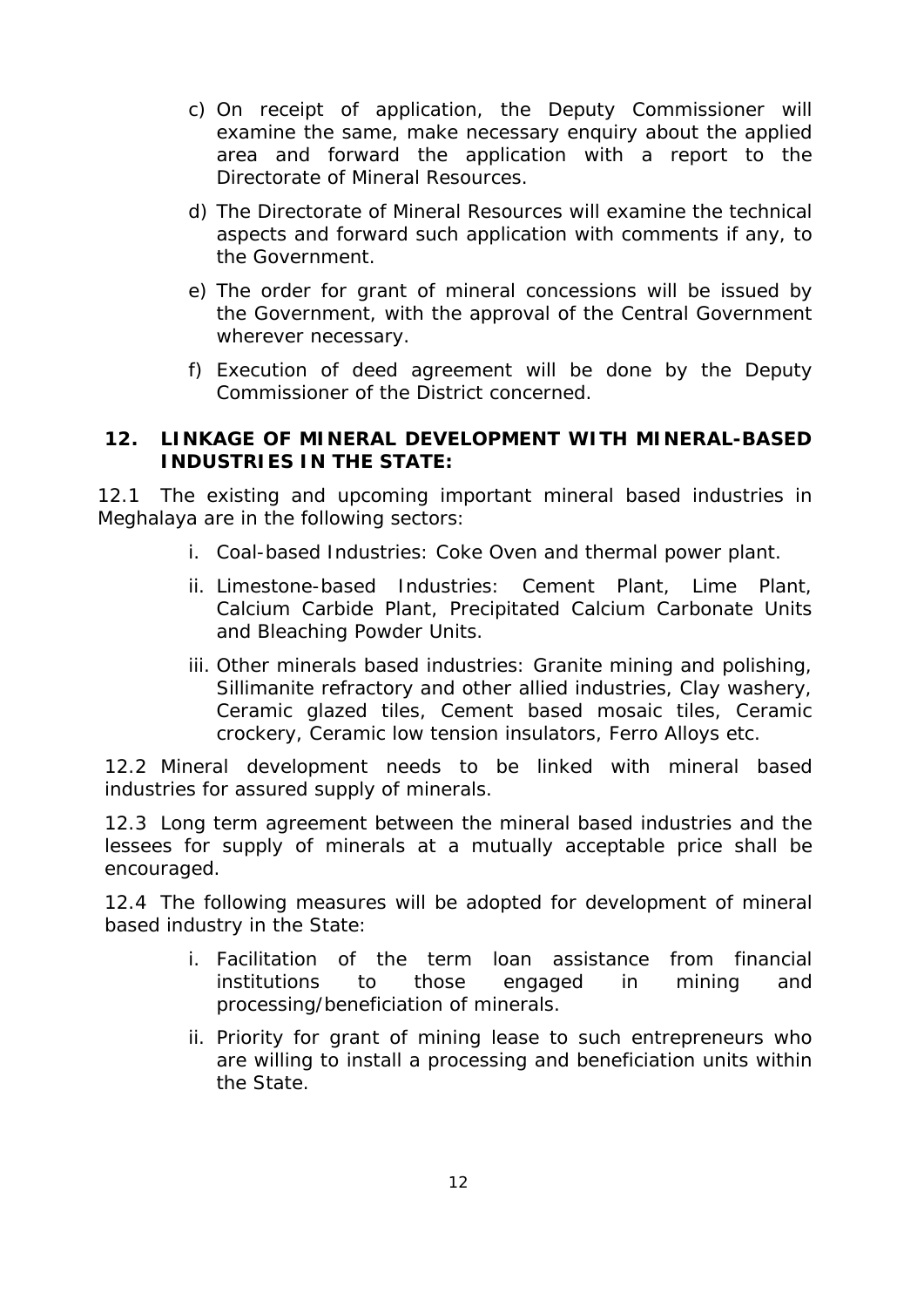# **13. RESEARCH AND DEVELOPMENT IN MINERALS:**

13.1 Research and Development in the mineral sector would cover the entire activities from geological survey, exploration, mining, beneficiation, extraction of minerals to development of minerals.

13.2 Efforts would be directed towards development of new technologies for conversion of existing mineral resources into possible economic resources. Appropriate technologies shall be developed to enable indigenous industries to utilize the mineral resources with which the State is abundantly endowed and has substitutes for minerals whose resources are poor. Research and Development efforts shall be directed to find new and alternative uses for minerals whose traditional demand is on the wane.

13.3 Research and development will be so oriented as to ensure maximum economic recovery of the associated minerals and valuable metals. Attention will be given to beneficiation and agglomeration techniques to bring lower grades and finer size material into use.

13.4 Whenever necessary, the Government may seek the assistance from professional agencies or institutions for research and development.

### **14. EXPORT PROMOTION:**

14.1 For promotion of export, the State Government would make efforts for setting up of dry ports equipped with all basic amenities at suitable locations.

14.2 The State Government will encourage export of value added mineral products. To achieve this, it will:

- (i) Promote and organize trade fairs and similar events and give wide publicity to possibilities of export of value added mineral products.
- (ii) Set up a market intelligence cell under the Department of Mining and Geology to provide and disseminate information about the demand, consumers' needs, price trends as well as incentives available under the State Industrial Policy.

### **15. MINERAL DEVELOPMENT AND PROTECTION OF ENVIRONMENT:**

15.1 Large areas in Meghalaya fall under ecologically fragile zone. Mining that involves cutting down and leveling of hill tops and slopes may not only change the natural landscape but will also pose a serious threat to the environment and ecology. This will need careful regulation. Mining operations shall be regulated under the provisions of the existing environmental and forest bio-diversity laws.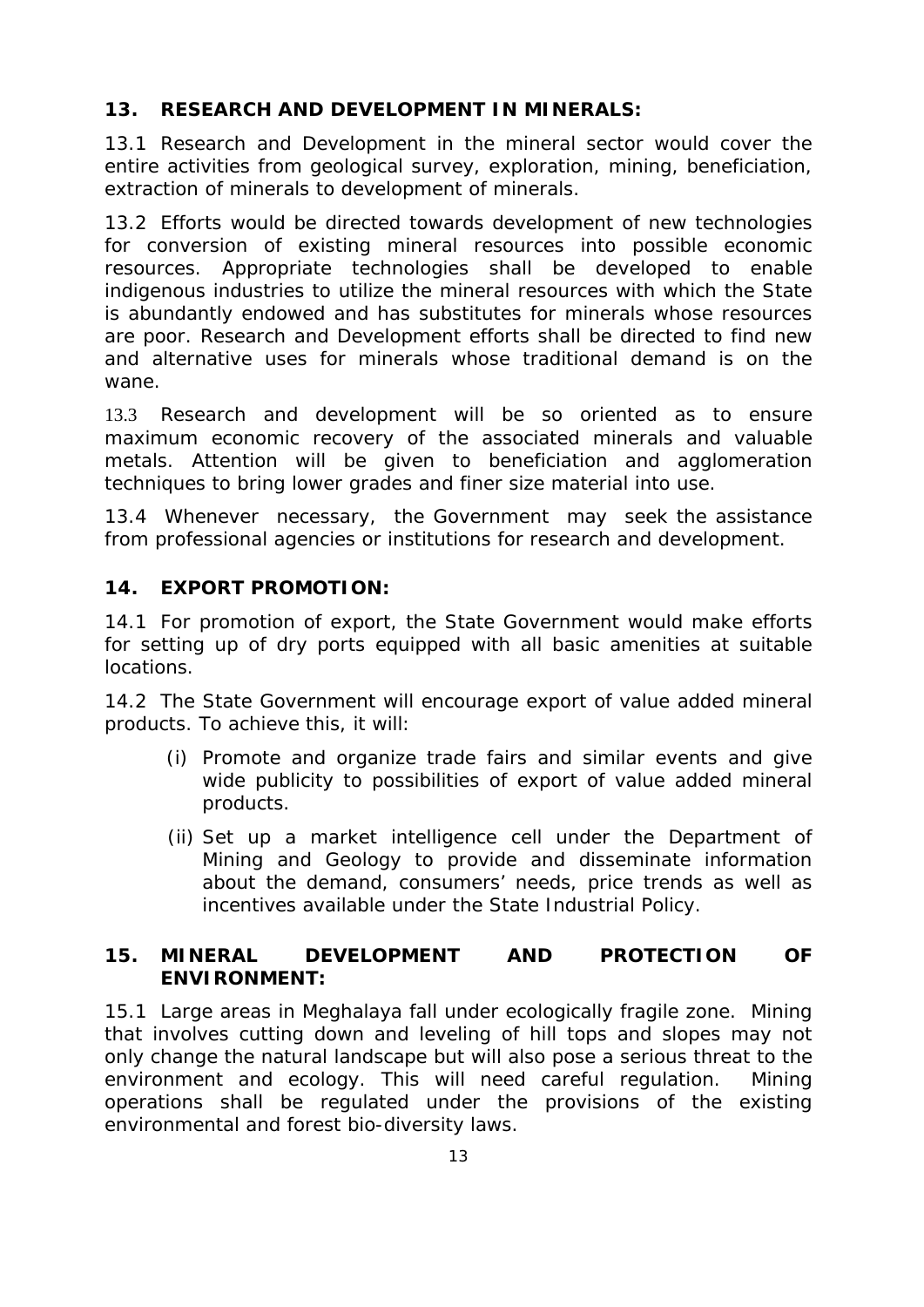15.2 Extraction of minerals within declared environmentally sensitive areas, ecologically fragile and biologically rich areas will be avoided as far as possible to conserve the environmental resources. However, in order not to impede legitimate socio economic development of such areas, special local area development plan may be formulated.

15.3 Appropriate measures will be taken to protect forests and maintain ecological balance in mining belts while pursuing mining activities.

15.4 The Environment Management Plan shall adequately provide for controlling the environmental damage, restoration and reclamation of mined areas. Planting of trees and afforestation shall proceed concurrently with mineral exploitation, as far as practicable.

15.5 Prevention and mitigation of adverse environmental effects due to mining operation, storage and processing of minerals, including disposal of mine-spoils shall form integral part of mining plan/ strategy in accordance with the norms and standards prescribed under the relevant Acts and Rules.

15.6 Mitigation measures shall invariably include prevention and control of water pollution, gaseous pollutants, soil erosion and land slides, siltation, stabilization of waste dumping sites including repairing and revegetation of the affected forest area and land covered by trees.

15.7 Mine closure plan shall emphasize adequate post mining measures on restoration of mined landscapes, control of subsidence, control of pollution of surface and ground water especially from acid mine drainage and afforestation of the mined land and surrounding areas.

15.8 General environment awareness campaigns to educate the people in mining areas will be organized regularly.

15.9 At times agricultural land is affected due to mining of minerals and extraction of stones, hill sand and soil mainly for construction purposes, resulting in erosion of agricultural land and deterioration of environment. In order to prevent any such damage to prime agricultural land, the following steps would be taken:

- a) Conversion of agricultural land especially for mining of minor minerals will be discouraged by invoking necessary provisions of law;
- b) A system of requirement of conversion certificate from an appropriate authority in respect of mining of minerals falling within the recorded and identified prime agricultural land will be introduced.

15.10 Before renewal of mining leases for major and minor minerals, it will be ensured that mining has been carried out in accordance with the approved mining plan and in compliance with the terms and conditions of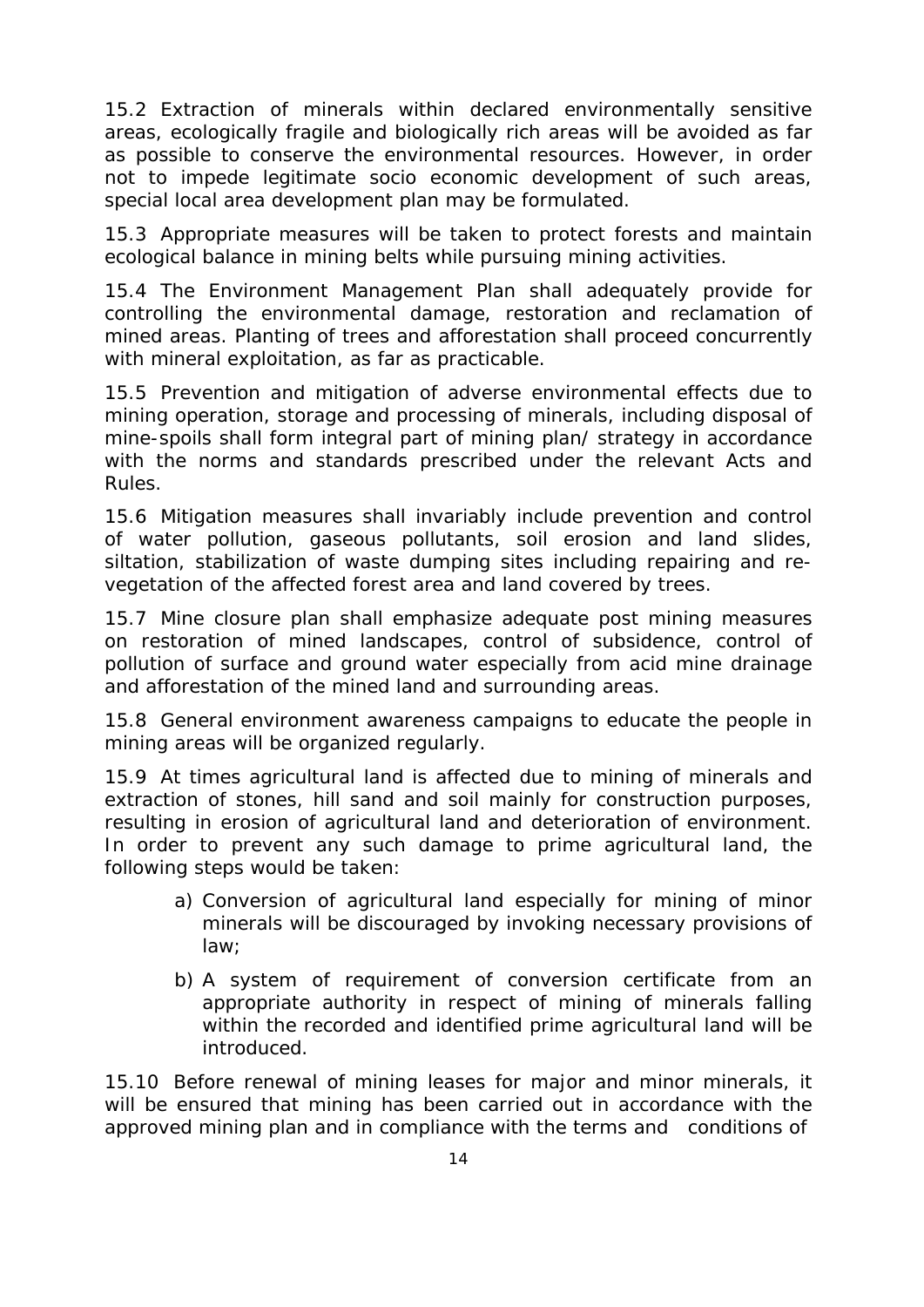the lease agreement executed and other clearances granted for the purpose.

# **16. POLLUTION CONTROL CLEARANCE:**

16.1 The State Pollution Control Board would accord approvals/clearances/NOC expeditiously for eligible proposals after filing of application.

16.2 Inspections shall be carried out on a periodic basis.

### **17. MINES SAFETY AND REHABILITATION OF AFFECTED PEOPLE:**

17.1 Mining Operators shall be required to take steps for development and adoption of modern methods which would increase the safety of workers and reduce accidents.

17.2 Mining Operations often involve acquisition of land held by individuals, clans or communities. Apart from granting compensation to the owner for acquisition of land by any authority, effort will be made to ensure that those belonging to the weaker sections, if any, and who are likely to be deprived of their means of livelihood as a result of such acquisition, get proper rehabilitation.

17.3 The mine owners shall be required to take full responsibility of rehabilitating the people affected by land acquisition, displacement and hazards of mining such as subsidence and environment pollution. The State Government will extend administrative cooperation for successful execution of the rehabilitation programmes.

17.4 The State Government will seek collaboration of the Directorate General of Mines Safety for safety in mines.

### **18. Stakeholder Participation:**

Mining by its very nature creates many stakeholders. Many sections of stakeholders can also be adversely impacted, particularly if due care is not taken to address their concerns. These include:

- Host populations who derived benefits from alternative land use in the mining area, including forest lands.
- Local population adversely affected in terms of biotic regimes, water regimes, environmental disturbance etc.
- • Impact on local population due to migrant population, including attendant problems of crime and law & order and socio-economic perturbations.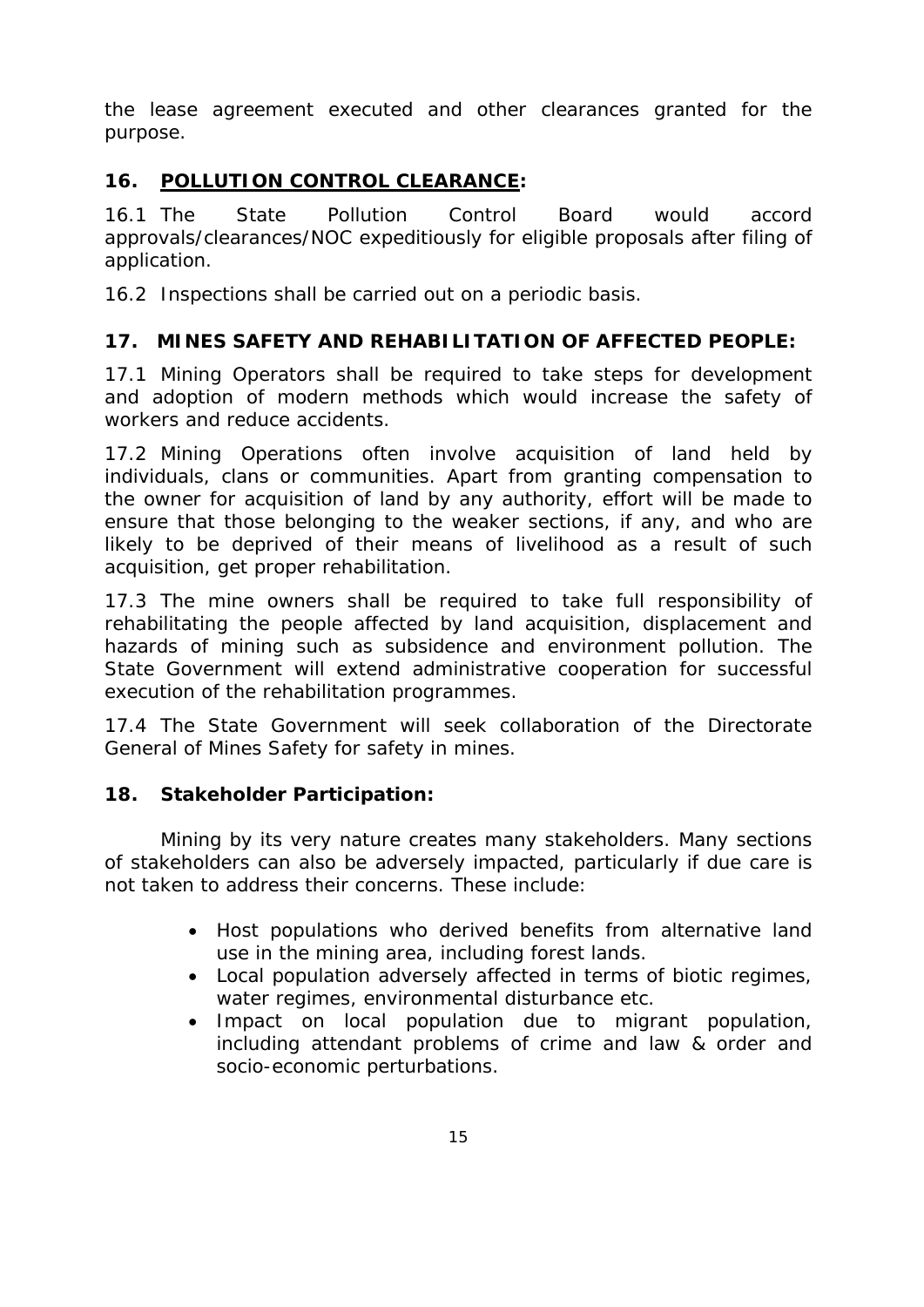Mining activities in the State shall be carried out in a way that minimizes adverse impact particularly to vulnerable sections including tribals, poor, women and children. To ensure this:

- Mining Plans and Mine Closure plans shall be approved after adequate scrutiny in terms of stakeholders impact.
- All mines will be asked to put in place Corporate Social Responsibility Schemes, setting aside 3% of their net profit of the previous year. Mines will be encouraged to form partnerships with the District Administration, local bodies and NGOs for implementation of local area development programmes, maintenance of community assets and creation of on-mine and off-mine employment opportunities.

# **19. Reclamation & Restoration:**

19.1 Mining activity will need to be done in a manner that does not permanently degrade the land. The State shall ensure that the mines in their mine closure plans make adequate provision for reclamation and/or restoration of the land to the best possible potential in collaboration with local communities, and for their use. Land after closure shall be returned to the local bodies for management preferably as a common property resource, particularly for the benefit of the rural poor.

19.2 Reclamation/restoration efforts shall specifically address issues of

- Bringing land into productive use;
- Reducing soil erosion through vegetative means;
- Dealing with chemical pollutants of soil and water;
- Improving the water regime and recharge potential; and
- Mitigating the adverse visual impact.

19.3 Mine closure including progressive mine closure processes will be closely monitored and it will be ensured that stakeholders are taken into confidence at all stages through a transparent process facilitated by the State Government.

19.4 Old and disused mines dating to prior to regulated Mine Closure shall be restored or rehabilitated using funds generated from royalties so as to enable local communities to regain the use of such lands.

### **20. JOINT VENTURE:**

 India Limited for coal) and State public sector undertakings as well as 20.1 In the era of globalization and open markets, joint ventures are an accepted mode for exploration, exploitation and marketing of minerals including coal. Participation of central public sector undertakings (eg. Coal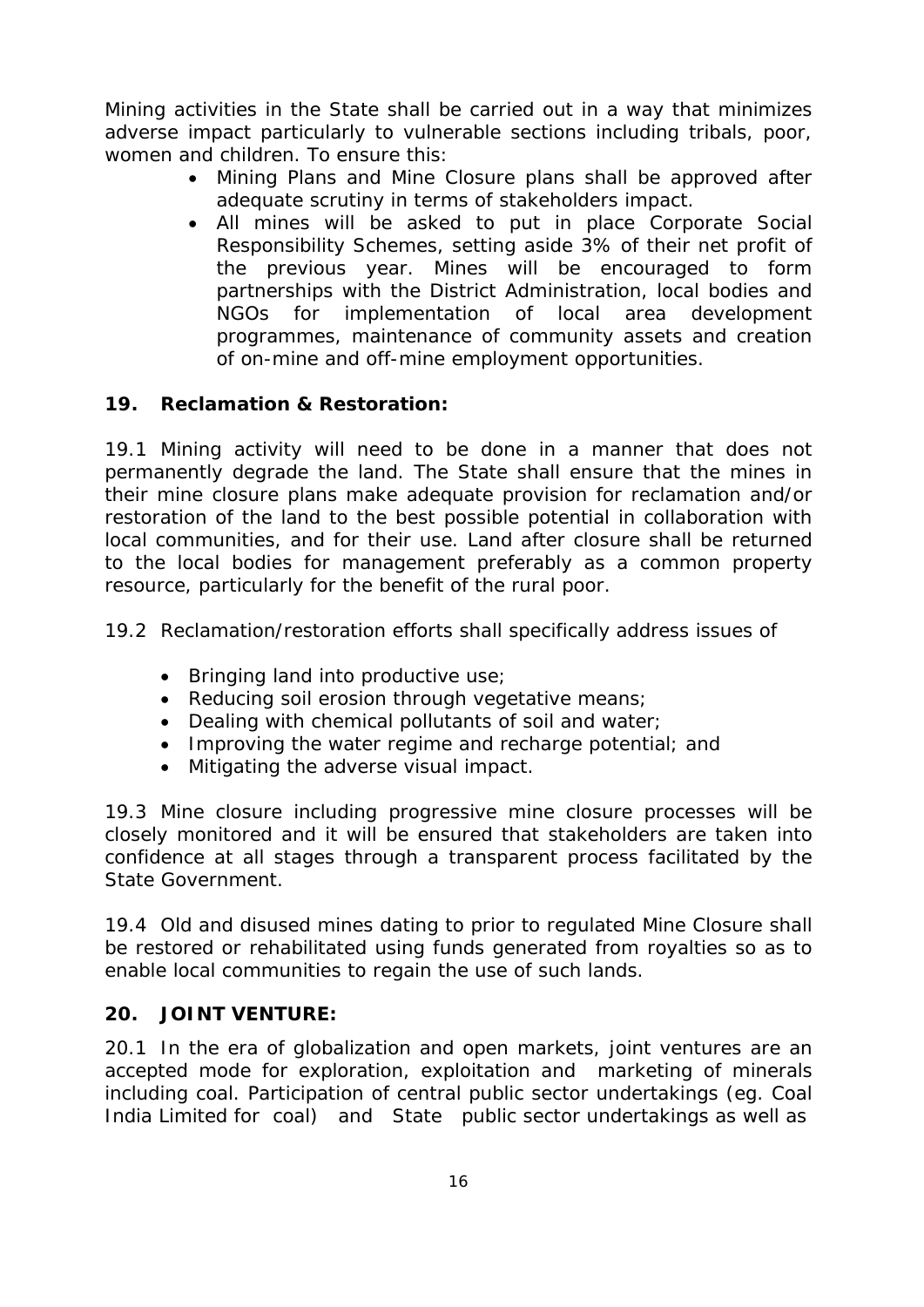private sector players will be sought in these spheres. The Government will endeavour to provide support facilities for such joint ventures.

20.2 The incentives offered under the State Industrial Policy (SIP) will be available to eligible mineral based industries including power generation as well.

### **21. WELFARE AND SOCIAL RESPONSIBILITIES:**

To ensure active involvement of various agencies, organizations, institutions, industries, etc. engaged in mineral development sector in welfare and socio-economic development of mineral bearing and its surrounding areas :-

- a) The State Government will set up a Mineral Advisory Committee comprising of technical experts and professional institutions to advise undertaking welfare and socio-economic development of mineral bearing and its surrounding areas.
- b) The mine owners would be required to provide health care, education, drinking water, safe and hygienic conditions of living and welfare facilities to the mine workers and their families, as envisaged under the relevant Labour Laws.
- c) The mine owners would be required to set up health centers specially equipped to cater to the needs of women and children in and adjoining mining areas.
- d) The Government shall make all out efforts through its administrative machineries or otherwise to prevent any type of Child Labour as envisaged in the prevalent Acts and Regulations in the Country on the subject.

#### **22. MEGHALAYA MINERALS DEVELOPMENT FUND:**

The Government has also initiated to constitute the 'Meghalaya Minerals Development Fund' with a view/objective to develop the mineral laden areas, including welfare programmes for the people engaged in mineral activities.

### **23. FOREIGN DIRECT INVESTMENT:**

Foreign direct investment and technology by overseas corporate bodies and non Resident Indians would be encouraged in exploration, mining, value addition in mineral sectors and environmental protection as per the Government of India Policy.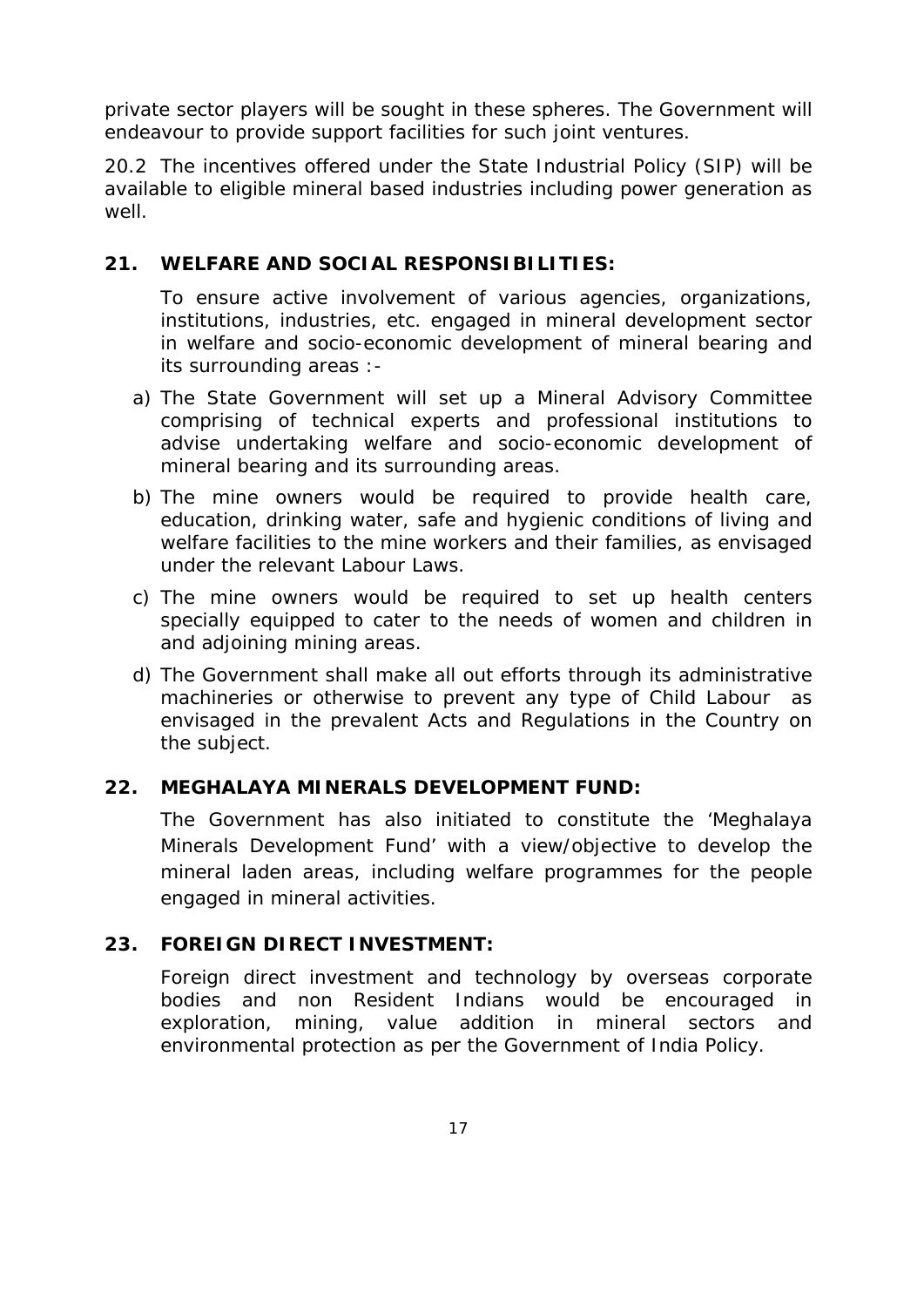### **24. MINERAL RELATED TOURISM:**

24.1 Mineral related tourism would be promoted with a view to create awareness, educate the masses and provide employment opportunities to the local people.

24.2 Geological Parks would be set up in the State wherever and whenever feasible.

# **25. POLICY IMPLEMENTATION:**

25.1 An Empowered Committee headed by Additional Chief Secretary will be constituted to monitor and periodically review the implementation of the State Mining Policy.

25.2 All concerned Departments and institutions shall issue follow-up notifications to give effect to the provisions of this policy after its declaration.

25.3 The Empowered Committee shall also look into the difficulties or problems, if any, with respect to the implementation of this policy.

25.4 A Master Plan will be prepared for exploration, exploitation, marketing and other related issues in respect of all the minerals of the State.

# **26. POWERS OF THE STATE GOVERNMENT:**

Notwithstanding anything contained in the foregoing paragraphs of the Meghalaya Mineral Policy 2010, the State Government by issuance of notification in the official gazette may amend or withdraw any of the provisions and/or the schemes mentioned herein above.

### **27. ORDER:**

It is hereby ordered that the copy of this policy be published in the Special Meghalaya Gazette and wide publicity be given and be circulated among all Departments/Heads of the Departments.

By order and in the name of the Governor of Meghalaya

Commissioner and Secretary to the Govt. of Meghalaya Mining & Geology Department